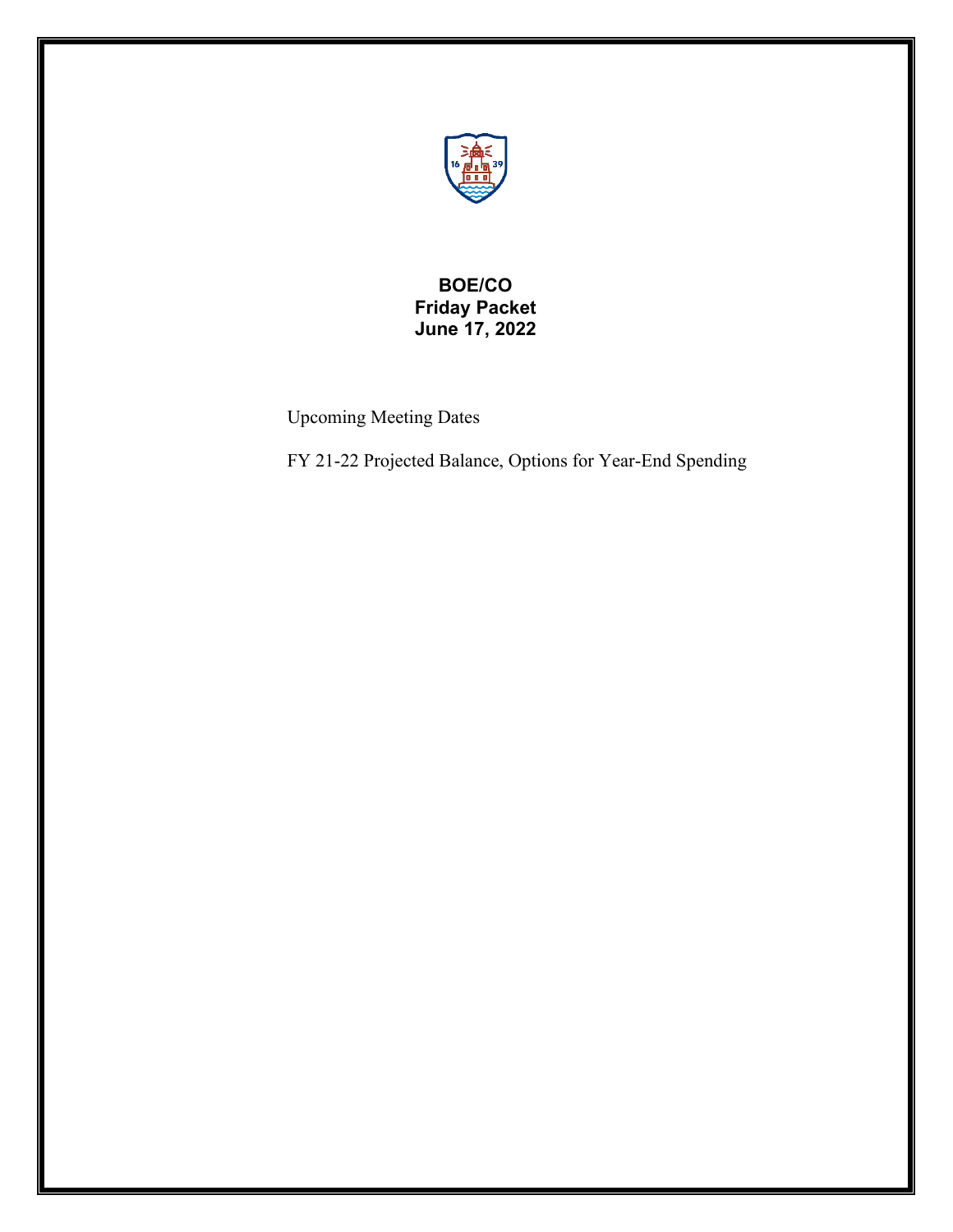

Upcoming Board of Education Meeting Dates **2022**

| <b>June 28</b><br>(rescheduled from 6/20) | 5:00 PM | <b>Policy Committee Meeting</b><br><b>Superintendent Conference Room</b><br>501 Kings Hwy East         |
|-------------------------------------------|---------|--------------------------------------------------------------------------------------------------------|
| June 28                                   | 7:30 PM | <b>Regular Meeting</b><br><b>CO Board Room</b><br>501 Kings Hwy East                                   |
| <b>August 30</b>                          | 5:00 PM | <b>Policy Committee Special Meeting</b><br><b>Superintendent Conference Room</b><br>501 Kings Hwy East |
| <b>August 30</b>                          | 7:30 PM | <b>Regular Meeting</b><br><b>CO Board Room</b><br>501 Kings Hwy East                                   |
| September 6                               | 5:00 PM | <b>Policy Committee Meeting</b><br>Superintendent Conference Room<br>501 Kings Hwy East                |
| September 7                               | 3:30 PM | <b>Finance Committee Meeting</b><br><b>Superintendent Conference Room</b><br>501 Kings Hwy East        |
| September 13                              | 7:30 PM | <b>Regular Meeting</b><br><b>CO Board Room</b><br>501 Kings Hwy East                                   |
| September 20                              | 5:00 PM | <b>Policy Committee Meeting</b><br><b>Superintendent Conference Room</b><br>501 Kings Hwy East         |
| September 21                              | 2:30 PM | <b>Facilities Committee Meeting</b><br><b>Superintendent Conference Room</b><br>501 Kings Hwy East     |